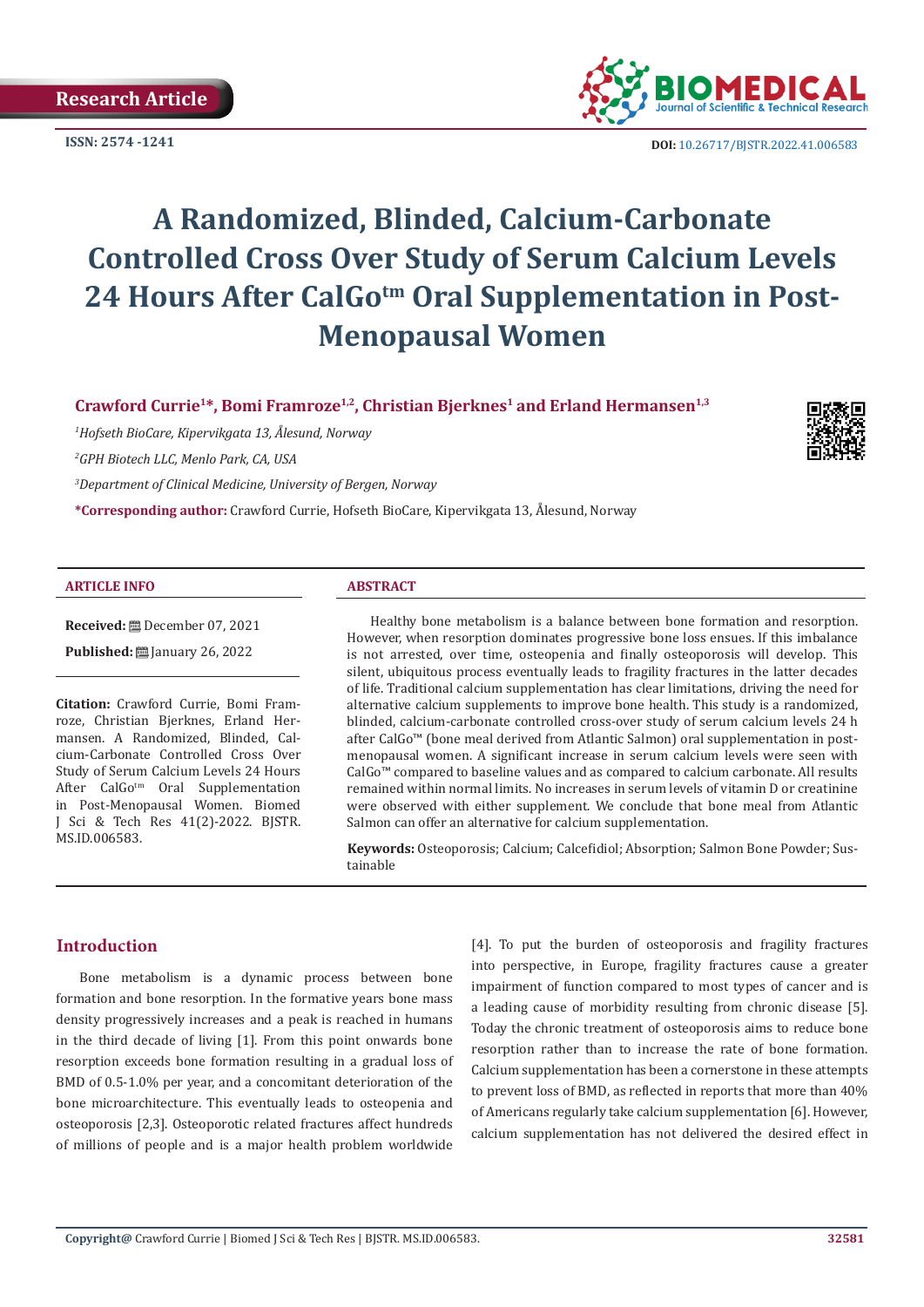preserving bone mass and preventing frailty fractures [7]. A review of 33 clinical studies found that supplementing with calcium, vitamin D, or both, failed to reduce fracture risk among otherwise healthy elderly individuals [8].

Fish bones have a high calcium content, and large quantities of this raw material are available as a by-product from the aquaculture industry. Fish bones have been previously described as an alternative to standard calcium carbonate supplementation [9]. Studies indicate that fish bone calcium induces bone biological activity, increasing bone formation. The investigational product in this current trial (CalGo™, produced by HBC) is derived from offcuts of salmon filet production, and contains 60% calcium salts, primarily in the form of natural hydroxyapatite (nHAP) and 36% protein, mainly Collagen. Studies have shown that the intake of Collagen has a positive effect of increasing BMD in several *in-vivo* bone growth models [10]. CalGo™ has also shown an osteoinductive effect by increasing osteoblast activity *in-vitro* [11] and *in-vivo* [12]. The main aim of this study was to investigate the serum level of calcium in healthy postmenopausal woman 24 hours after a single dose of CalGo™.

# **Material and Methods**

# **Study Design and Study Subjects**

The present study was carried out at PGH Orthopedic & Urology Clinic, Mumbai, India. The study was designed as a randomized controlled, double blind, crossover study. The study-subjects had five study visits (Figure 1). At the first visit (day 0) they were randomized, using Research Randomizer (www.randomizer.org), into either Group A or Group B. The inclusion and exclusion criteria are given in (Table 1). A total of twenty-one subjects were assessed for inclusion, and twelve postmenopausal females between 5575 years of age met the eligibility criteria and were included. All subjects who were included completed the study. A standard 1g dose of calcium carbonate was selected and the dose of CalGo™ was calculated to deliver an equivalent quantity of elemental calcium. Both tablets were of similar appearance and size. Group A was given 4x500 mg CalGo™ at visit 2 (day 1), and their blood sampled at visit 3 (day 2). At visit 4, which followed a 7-day washout period (day 8) they were given 4x250 mg calcium carbonate, and the last visit 4 (day 9) the second blood samples were collected.

**Table 1:** Inclusion and exclusion criteria.

| Inclusion<br>criteria | Postmenopausal females 55 to 75 years of age                                                                                                                                              |
|-----------------------|-------------------------------------------------------------------------------------------------------------------------------------------------------------------------------------------|
|                       | In general, good health as determined by attending<br>physician and medical history                                                                                                       |
|                       | Voluntary oral or written informed consent to participate<br>in the study                                                                                                                 |
| Exclusion<br>criteria | Diseases that influence calcium metabolism (vit D)<br>deficiency), hyper and hypothyroidism, reduced kidney<br>function                                                                   |
|                       | The use of bone active substance osteoporosis drugs or<br>other drugs affecting bone metabolism                                                                                           |
|                       | Any unstable medical condition                                                                                                                                                            |
|                       | History of alcohol or drug abuse                                                                                                                                                          |
|                       | Clinically significant abnormal laboratory results at<br>screening                                                                                                                        |
|                       | Participation in a clinical trial within 30 days prior to<br>randomization                                                                                                                |
|                       | Allergy or sensitivity to study drug or supplement<br>ingredients                                                                                                                         |
|                       | Individuals who are cognitively impaired and/or who are<br>unable to give informed consent                                                                                                |
|                       | Any other condition which in the Investigator's opinion<br>may adversely affect the ability to complete the study or<br>its measures or which may pose significant risk to the<br>subject |

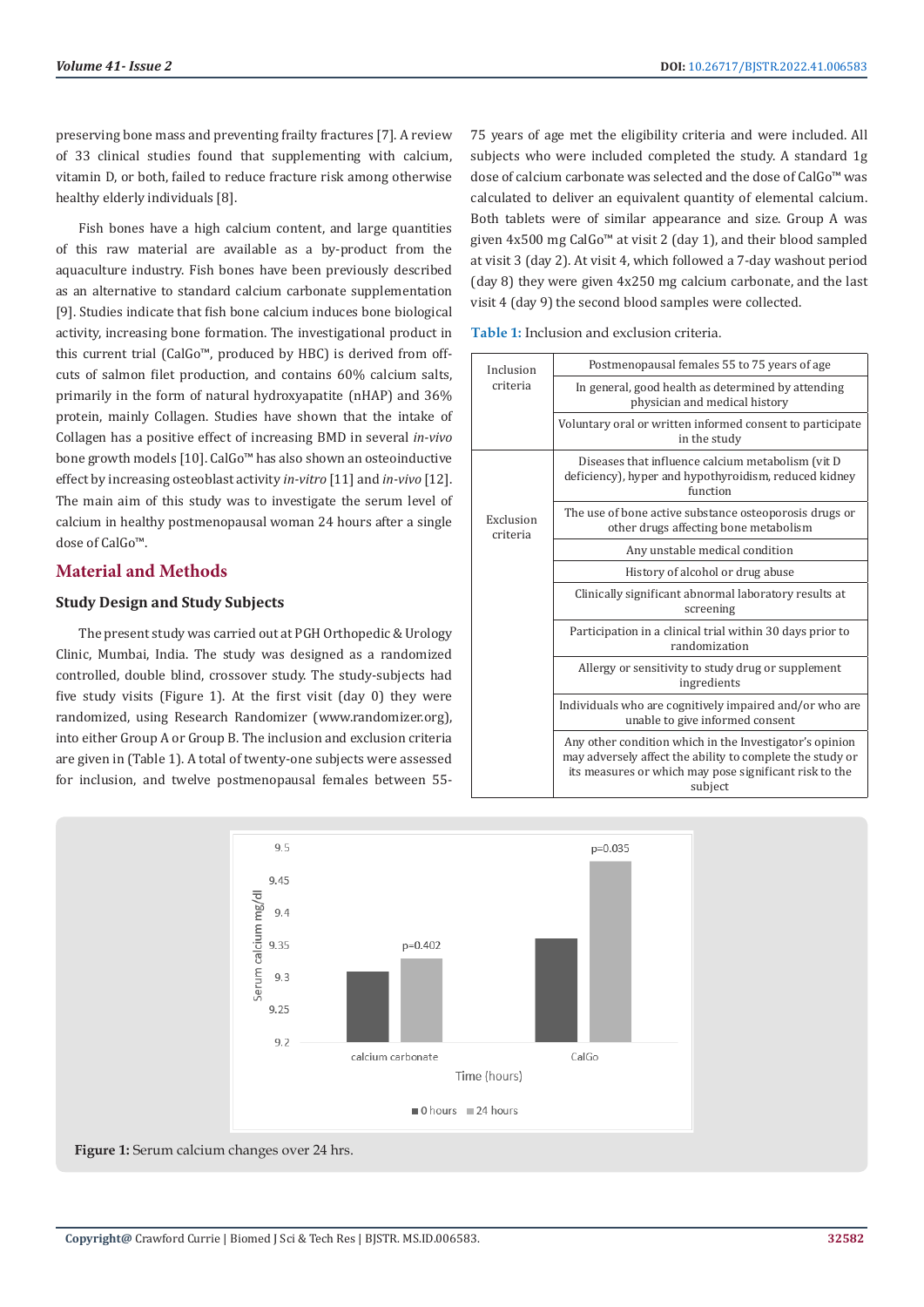Group B was given 4x250 mg calcium carbonate at the visit 2 (day 1), and then blood samples at visit 3 (day 2). At visit 4, after 7 days of washout (day 8) they were given 4x500 mg CalGo™, and the last visit 4 (day 9) the second blood samples were collected. All subjects were fasting 8 hours before visit 2 and 4. Blood samples were collected at baseline and at each follow visit, and the samples analyzed for serum calcium (Arsenazo method), serum creatinine and serum calcefidiol. Safety was assessed at every visit, and each subject was specifically asked about nausea, headache, and racing pulse at every visit. All subjects were provided with information of the purpose, procedures and risks with the study, and informed consent was obtained.

# **Statistics**

The statistical analysis of the data was performed using a paired one-tailed Student t-test. All values are reported based on paired, one-tailed significance with  $p < 0.05$  being statistically significant (95% confidence level).

#### **Statement of Compliance**

This study was conducted in compliance with the "Guideline for Clinical trials on Pharmaceutical Products in India-GCP Guideline" issued by the Central Drug Standard Control Organization, Ministry of Health and Government of India.

# **Results**

Baseline demographics were typical for a postmenopausal patient group. Mean age was 65 years (SD+/-5.2), BMI 25 (SD +/-2.9) and almost 60% were non-smokers. Two thirds were on concomitant medication. (Figure 2) shows the changes in serum values in calcium, calcifediol and creatinine after CalGo<sup>™</sup> and calcium carbonate. The mean serum calcium level 24 h after calcium carbonate oral dosing did not show a statistically significant change at 95% confidence level (9.31 to 9.33 mg/dL, SD ± 0.8). The mean serum calcium level 24 h after CalGo™ oral dosing showed a statistically significant 1.28% increase at 95% confidence level (9.36 to 9.48 mg/dL, SD  $\pm$  0.9, p < 0.05). Laboratory reference range was 8.5-10.0mg/dL. The changes in serum calcifediol are also shown in (Figure 3). The mean serum calcifediol level 24 h after oral dosing of either calcium carbonate or CalGo<sup>™</sup> was 20 ng/mL, SD ± 2.65. We used a serum calcifediol cutoff level of < 20 ng/mL as an indicator of the body responding to an increased uptake of calcium with a corresponding reduction in calciferol levels. Neither the calcium carbonate dosed subjects nor the CalGo™ dosed subjects showed a correlation between 25-OH Vitamin D (calcifediol) levels and serum calcium increase in this study. Changes in serum creatinine levels were used as a measure of renal safety. No change in mean serum levels was seen across the study treatments for the duration of the study.



**Figure 2:** Serum calcifediol changes over 24 hours.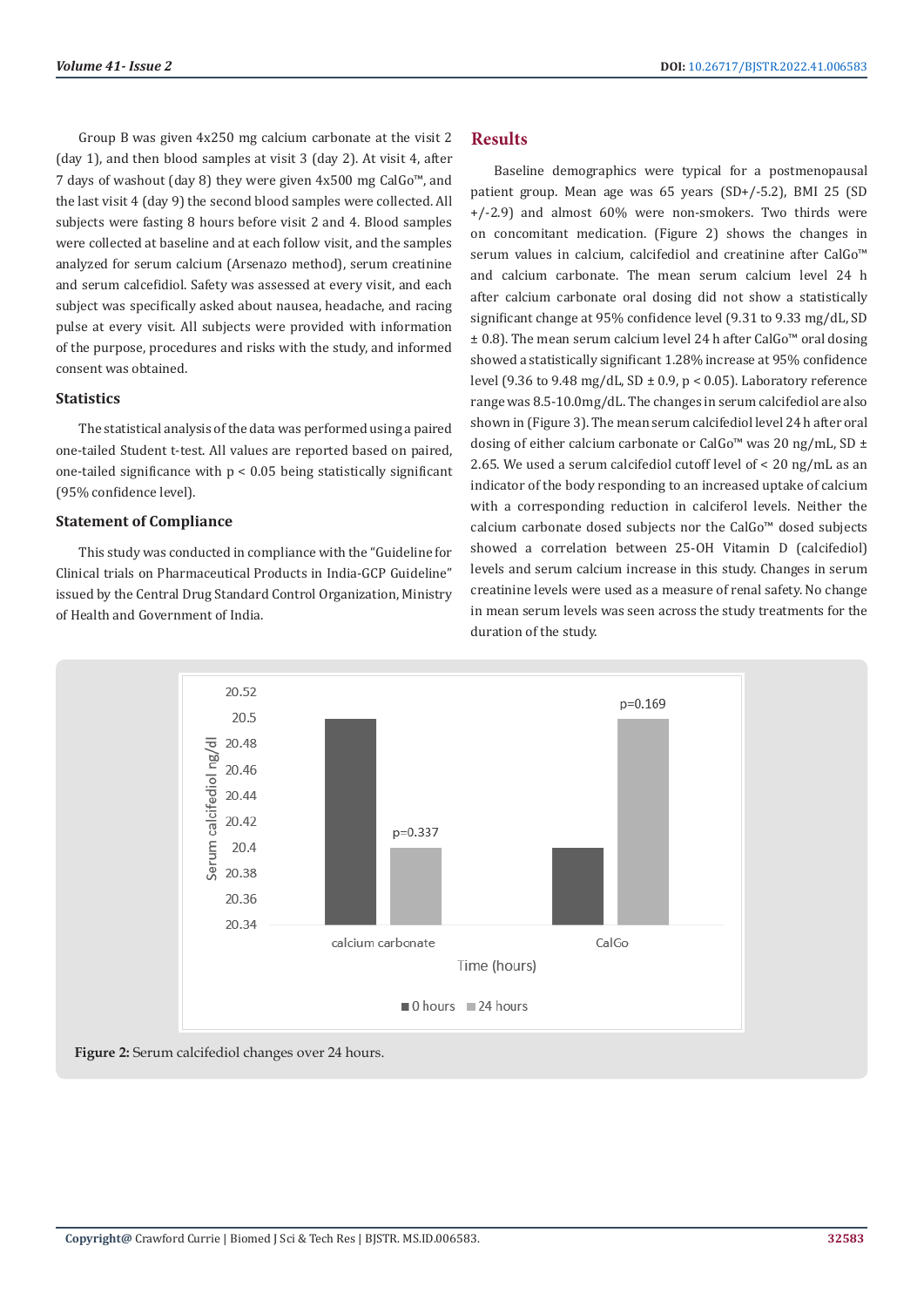

# **Discussion**

In the present study we show that a natural form of calcium hydroxyapatite, CalGo™, significantly increased serum calcium compared to baseline values. Importantly, serum calcium levels remained within the normal reference range. In contrast, no significant increase was seen after the ingestion of calcium carbonate. There was no correlation between serum calcium change and vitamin D (calcifediol) in this study. No change in creatinine was observed. Similar findings are described in other studies, which have investigated the amount of calcium absorbed in bone meal products from fish, both in humans and animal models [9,13]. The positive impact of ingesting calcium derived from bone meal has received more research attention in the last decade. In clinical studies, natural hydroxyapatite appears to be more effective in building bone than traditional supplementation with calcium carbonate [14,15]. Bone meal also has a high collagen content, which appears to confer osteo-inductive properties, as indicated by several studies, both *in-vitro* and *in-vivo* [10].

The higher availability of serum calcium after intake of CalGo™ would suggest that this natural form of bone calcium is more easily absorbed by the gastrointestinal tract. As noted above, calcium levels remained within normal limits and no impact was seen on calcifediol levels. This lack of activation of a feedback mechanism used to control calcium uptake suggests that this increase in calcium is a positive outturn for the body. Therefore, CalGo™ looks to hold significant promise as a supplement for the treatment of postmenopausal osteoporosis. However, calcium metabolism is only one of many factors that need to be considered in treatment of osteoporosis. Numerous other factors influence the development of osteoporosis, including vit-D status, concomitant medication (for instance long-term treatment with corticosteroids), hormonal and nutritional factors [16]. There is a clear need to improve the current calcium supplementation strategies and deliver formats that supplement all the key elements of living bone: calcium hydroxyapatite, collagen and trace elements. Traditional supplementation with non-hydroxyapatite calcium salts has focused on delivering high levels of elemental calcium but this has resulted in a rather limited impact on bone density and strength. In summary, CalGo™ is derived from the off-cuts of salmon filet production thereby utilizing fish bones which would previously have been discarded as a waste product. This study builds further on the profile of this sustainable resource for the benefit of health. The findings in the present study suggest that bone meal from Norwegian Atlantic salmon is easily absorbed by the body and combined with previous data which indicated a potential to increase bone formation, CalGo™ looks to be a promising ingredient for supplementation to sustain bone health.

### **References**

- 1. [Baxter Jones AD, Faulkner RA, Forwood MR, Mirwald RL, Bailey DA](https://pubmed.ncbi.nlm.nih.gov/21520276/) [\(2011\) Bone mineral accrual from 8 to 30 years of age: an estimation of](https://pubmed.ncbi.nlm.nih.gov/21520276/) [peak bone mass. J Bone Miner Res 26\(8\): 1729-1739.](https://pubmed.ncbi.nlm.nih.gov/21520276/)
- 2. [Hendrickx G, Boudin E, Van Hul W \(2015\) A look behind the scenes:](https://pubmed.ncbi.nlm.nih.gov/25900210/) [the risk and pathogenesis of primary osteoporosis. Nat Rev Rheumatol](https://pubmed.ncbi.nlm.nih.gov/25900210/) [11\(8\): 462-474.](https://pubmed.ncbi.nlm.nih.gov/25900210/)